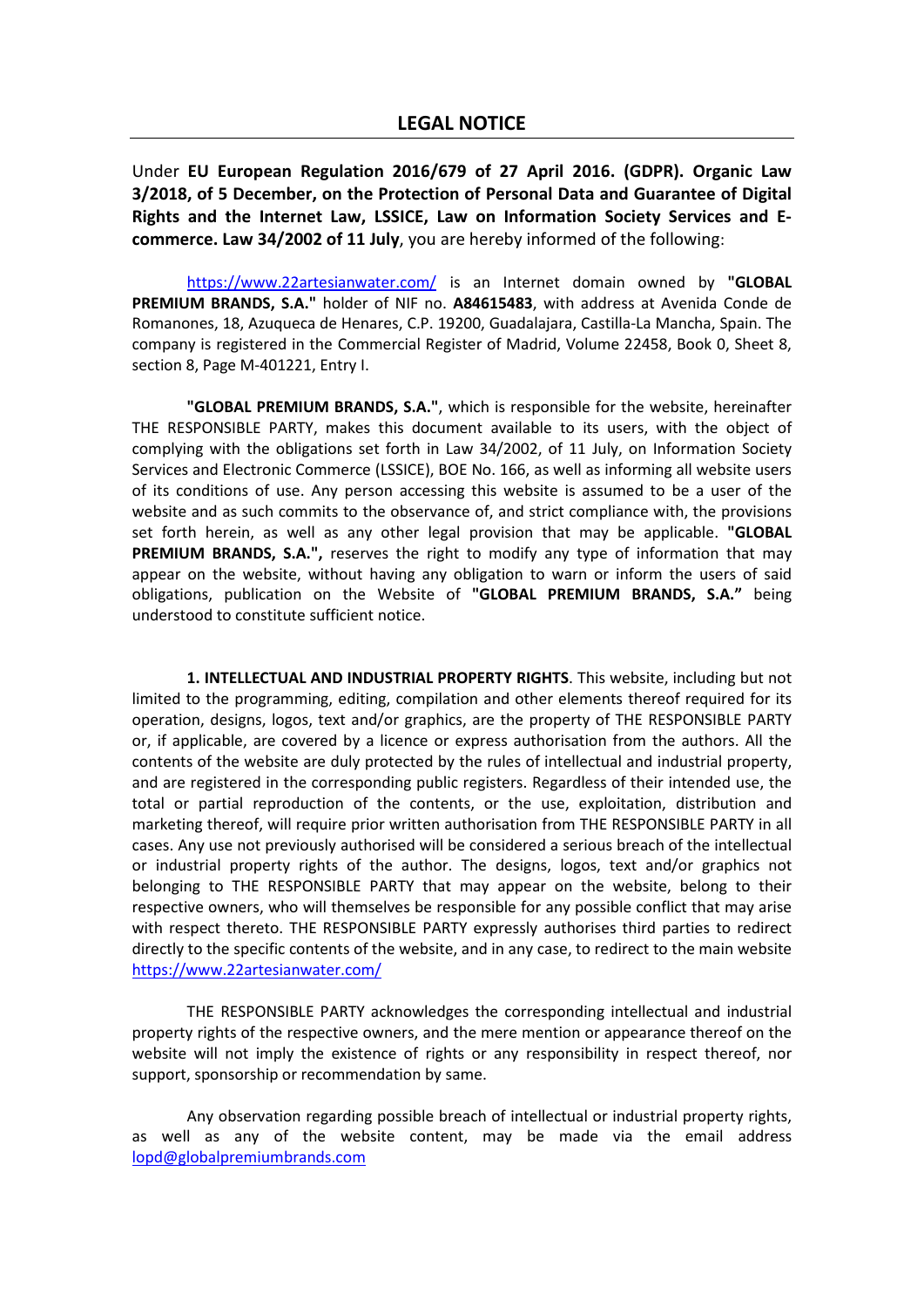### **2. EXEMPTION FROM RESPONSIBILITIES**

THE RESPONSIBLE PARTY is exempt from any type of responsibility derived from the information published on its website, provided that said information has been handled or inserted by a third party.

#### *Use of Cookies*

This website may use technical cookies (small information files that the server sends to the computer of the person accessing the page) to carry out certain functions that are considered essential for proper operation and display of the site. The cookies used are in all cases temporary and have the sole purpose of making browsing more efficient, and are deleted when the user session ends.

#### For more information, view our Cookie Policy:

## *Links Policy*

This website may redirect you to content from third-party websites. Given that THE RESPONSIBLE PARTY cannot always control the content placed by third parties on their respective websites, it does not accept any type of responsibility with respect thereto. In any case, it will proceed with the immediate withdrawal of any content that may infringe national or international legislation, morality or public order, and proceed with the immediate removal of any redirection to said website, bringing the relevant content to the attention of the competent authorities. THE RESPONSIBLE PARTY is not liable for the information and content stored, by way of non-limiting examples: forums, chats, blog generators, comments, social networks or any other means that allow third parties to independently publish content on the website of THE RESPONSIBLE PARTY. However, and in compliance with the provisions of articles 11 and 16 of the LSSICE, it remains at the disposal of all users, authorities and security forces, in order to collaborate actively in the withdrawal or, where appropriate, blocking of all the content that may affect or infringe national or international legislation, the rights of third parties or morality and public order. In the event that the user deems that any website content is susceptible to the aforementioned classification, they are requested to notify the website manager at once. This website has been reviewed and tested to work properly. In principle, correct operation thereof can be guaranteed 365 days a year, 24 hours a day. However, THE RESPONSIBLE PARTY does not rule out the existence of certain programming errors, or the occurrence of unforeseeable events, natural disasters, strikes or similar circumstances that may make it impossible to access the website.

#### *IP Addresses*

The website's servers can automatically detect the IP address and domain name used by the user. An IP address is a number assigned automatically to a computer when it connects to the Internet. All this information is recorded in a duly registered server activity file that enables subsequent data processing in order solely to obtain statistical metrics that provide knowledge about the number of page impressions, the number of visits made to web servers, the order of the visits, the point of access, etc.

## **3. APPLICABLE LAW AND JURISDICTION**

For the resolution of all conflicts or issues relating to this website or the activities developed therein, Spanish legislation will be applicable, to which the parties expressly submit, the Courts and Tribunals closest to Madrid being competent to solve all conflicts arising or related to its use.